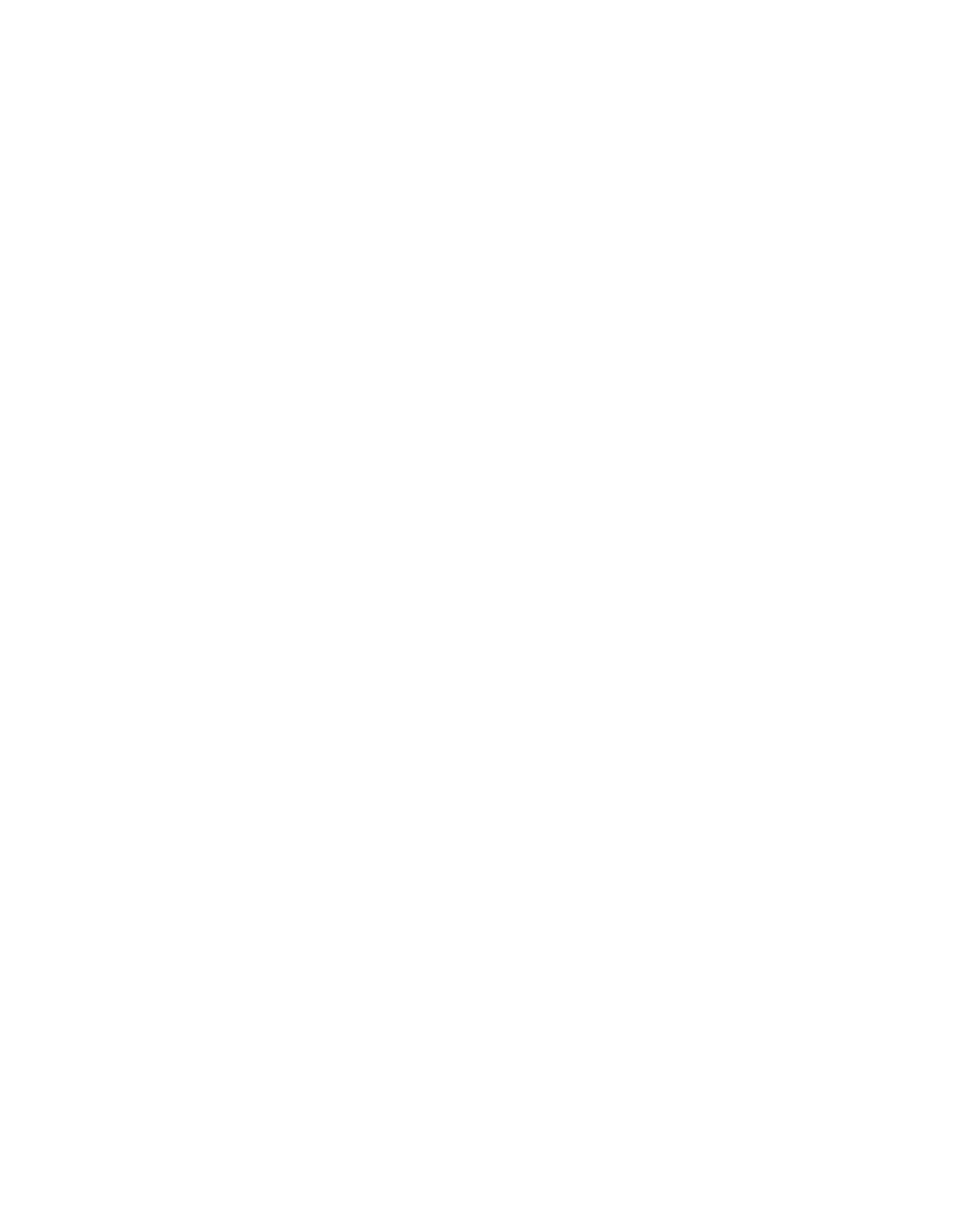Development Impact Statement - Newport National West Course by DiPrete Engineering dated July, 01, 2021. (This supercedes the Development Impact Statement by DiPrete Engineering in Supporting Documents Volume 1 which was dated January 27th, 2021)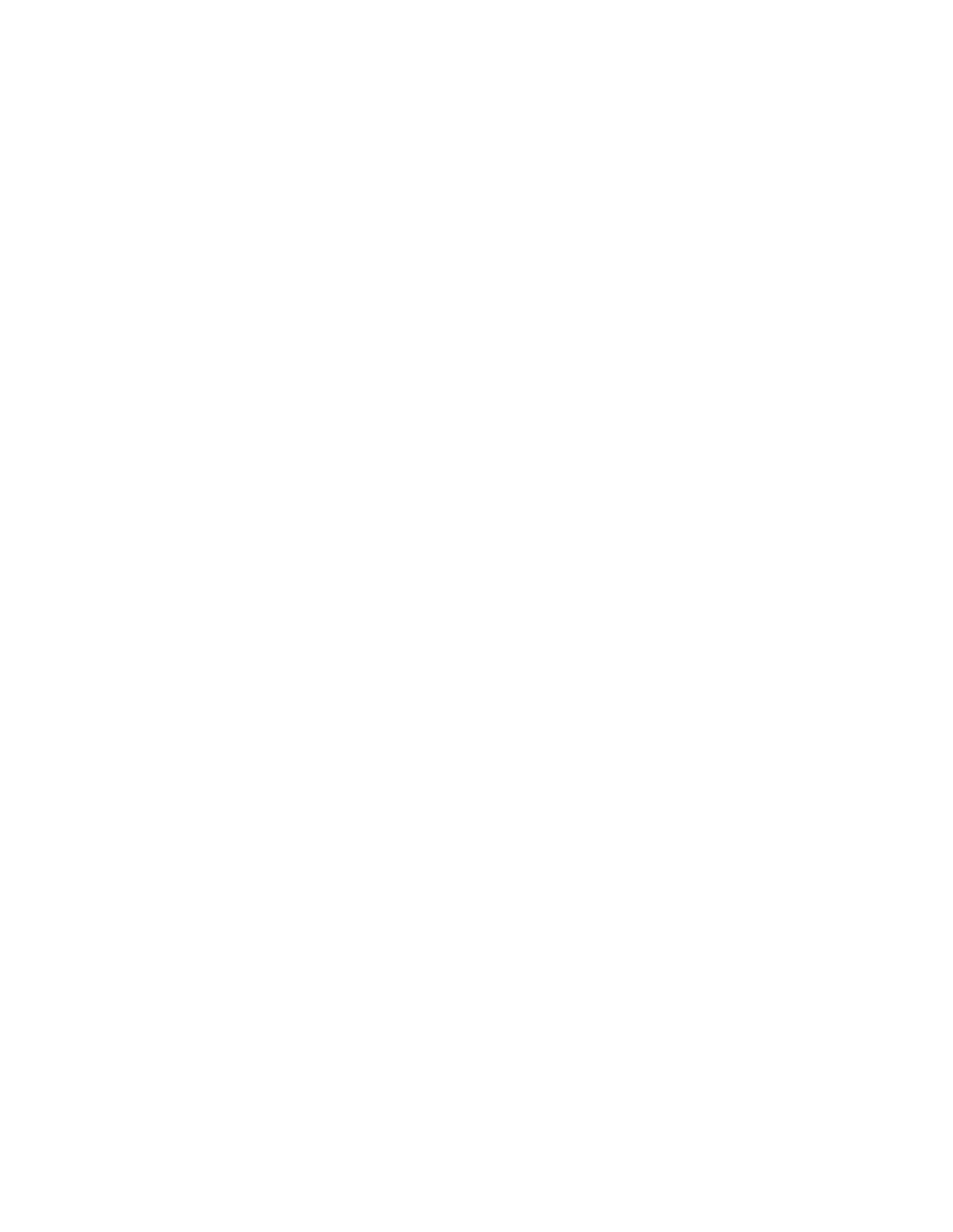

September 13, 2019 Updated January 27, 2021 Updated July 1, 2021

Ronald M. Wolanski, AICP, Director of Planning & Economic Development Middletown Department of Planning & Economic Development 350 East Main Road Middletown, RI 02842

### **RE: Development Impact Statement Newport National West Course Middletown, RI AP 124 Lot 29**

Dear Mr. Wolanski:

On behalf of the applicant, Newport National Real Estate, LLC, we have prepared this letter to provide information for the Development Plan Review of the project. The applicant is proposing a 9-hole golf course with associated Clubhouse and parking area on AP 124 Lot 29 located in Middletown, RI. The parcel has a total area of approximately 171.3 Acres and is currently zoned Open Space (OS). The parcel of land is accessible from Wyatt Road to the south and Mitchell's Lane from the east. The site is located to the east of the East Meadow subdivision (Meadow Lane), to the south of open space owned by the Town, to the west of single-family residential properties, and to the north of athletic fields, residential and agricultural properties. The zoning surrounding the site consists of Medium Density Residential (R-30), and Low Density Residential (R-40 and R-60). The golf course use is allowed by right in an Open Space (OS) District.

The following items are provided for review in accordance with §310(B)(1) Development Impact Statement:

**(a) Traffic and parking conditions on site and within the surrounding area.**

See the Traffic Impact Study prepared by BETA for detailed traffic information. As shown on Sheet 9, the pervious parking area proposes 242 total parking spaces. This is greater than the minimum requirement of 206 spaces, based on the proposed uses of golf course with dining facilities.

**(b) Municipal utilities and services, including water supply, sewage disposal, storm drains, police, fire protection, emergency services, schools, and other town services.**

#### *Water supply*

A water main extension on Wyatt Road with service provided to the clubhouse are proposed for the development. The plans for extension are currently under review by the City of Newport Department of Utilities.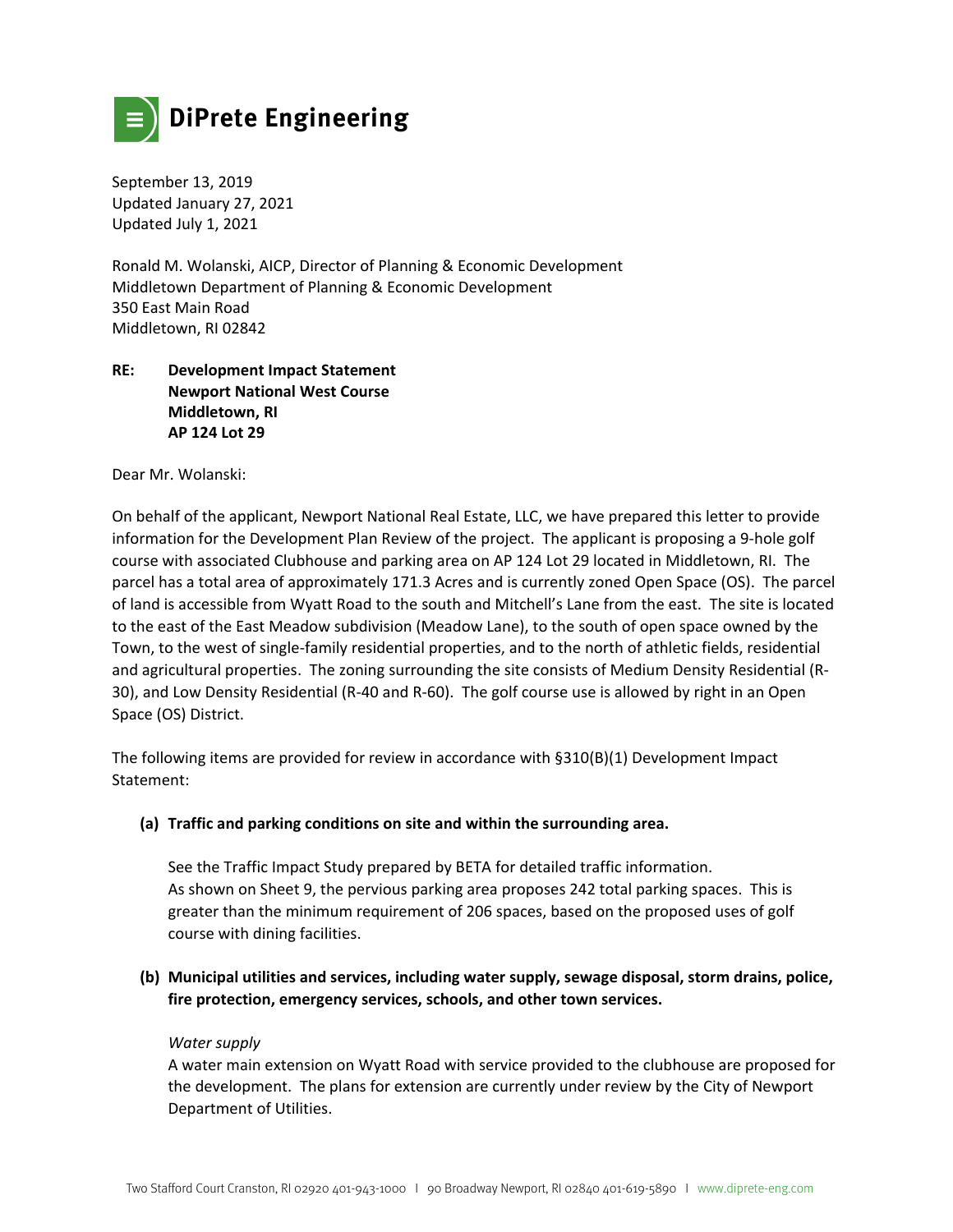#### *Sewer disposal*

A request for water availability has been sent to the Middletown Public Works Department for review and confirmation. As shown within the water and sewer request letters, the total anticipated daily Clubhouse water flow is 18,560 gallons per day. A gravity sewer service is proposed to exit the north side of the Clubhouse and flow beneath the driveway to a sewer pump station. From this station, a sewer force main will convey effluent approximately 2,200' to the 8" main located on Meadow Lane across an approved wetlands crossing (RIDEM Freshwater Wetlands App No. 07-0229). A return availability letter from the Middletown DPW was issued on May 22, 2020.

#### *Storm drains*

A series of storm drain structures and pipes are proposed throughout the development to collect drainage in accordance with the topography of the course provided by the architect. The pervious parking area will largely flow into a bioretention swale prior to discharging to the adjacent wetlands area, with the most of the remainder of the site discharging to the Irrigation Pond in the southwest corner of the parcel. Final outlet from the Irrigation Pond will flow through a long level spreader into the north side Wyatt Road swale, with immediate discharge to Maidford River.

#### *Police/fire protection and emergency services*

The size and scale of the proposed development will not disrupt the neighborhood or the privacy of the abutting landowners, and will not put an undue burden on Town services. The driveway into the site provides sufficient access for municipal vehicles as it is proposed with 24' width. Sufficient parking well within the interior of the site is provided as stated above, and therefore will not create street parking along Mitchell's Lane which this roadway is not suited to provide. The parking lot provides adequate space for a turnaround by emergency vehicles.

#### *Schools*

Not applicable: this project is not residential and will not increase the Town's population. The golf course is located entirely outside of the existing athletic fields to the south and will not inhibit the use of these facilities.

#### **(c) The physical and ecological characteristics of the site and surrounding land, including wetlands, floodplain, vegetation, wildlife habitat, and other environmental conditions.**

#### *Wetlands*

The project has received a new Insignificant Alteration Permit (No. 20-0019) from RIDEM Office of Water Resources dated January 26, 2021. This development, through the use of best management practices, erosion control, and stormwater management, will not impact the adjacent wetland values.

#### *Floodplain*

There are no FEMA floodplains mapped on the subject property. Due to the stormwater mitigation proposed for this development, the stormwater flow will be decreased from pre to post-development conditions, and therefore no flooding problems will be created.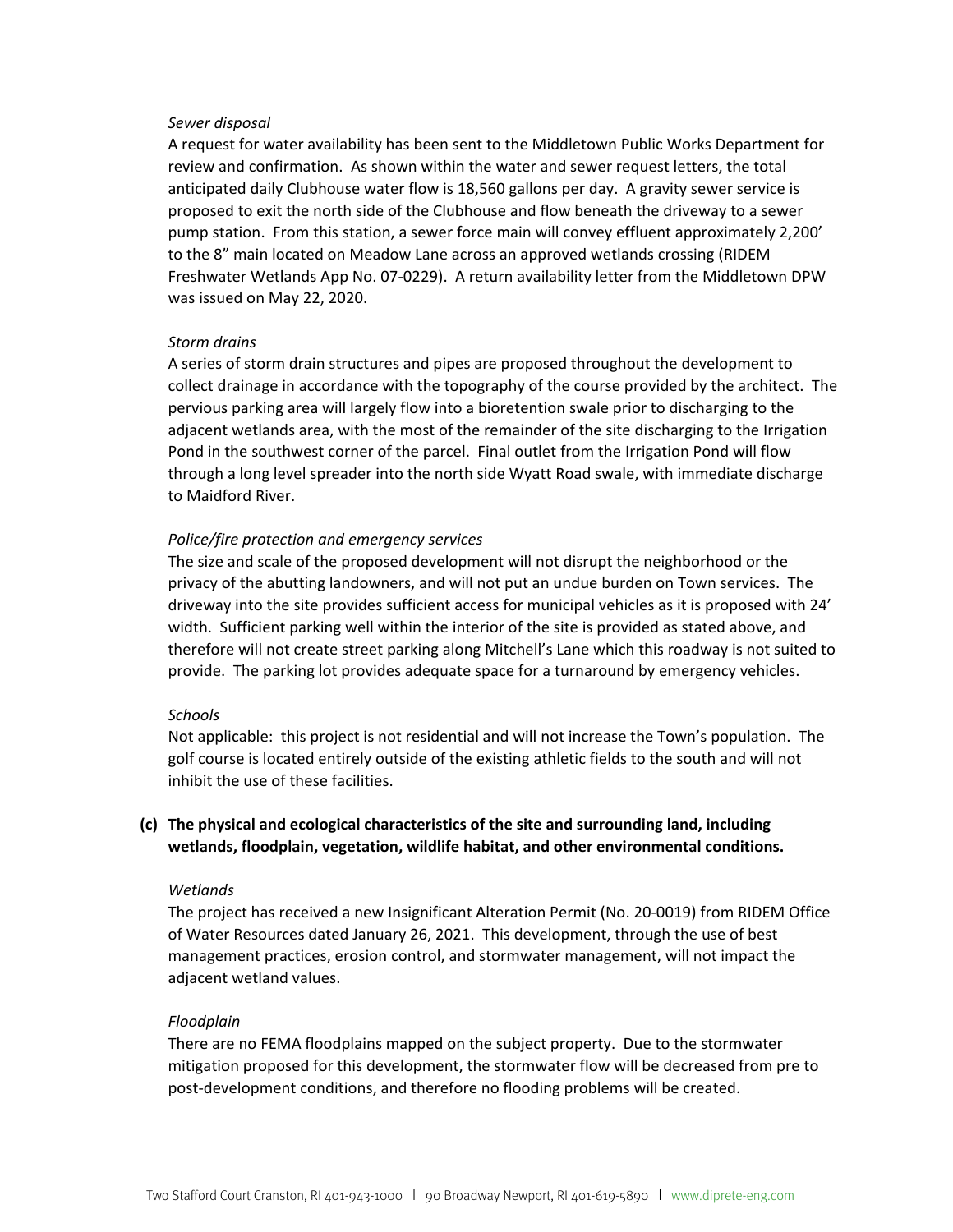#### *Vegetation and wildlife habitat*

The proposed recreational use of this land will allow opportunities for abundant landscaping and wildlife habitat. The golf course is proposed in almost entirely existing cleared areas, which will be re-graded and re-vegetated to create a suitable habitat for wildlife species attracted to grass/shrub environments, in addition to providing the golfers the best possible experience.

#### *Other conditions*

In addition to the main use of the development, the applicant has worked closely with the Aquidneck Land Trust (ALT) to provide a trailhead and bridle path around the perimeter of the property. This will allow for additional recreational opportunities for pedestrians and horseback riders, and enjoyment of the landscaping and natural environment of the property.

### **(d) The character of the community, including scenic, historic and archeological conditions; scale, placement, lighting, parking, and use of open space.**

#### *Scenic, historical and archeological conditions*

As noted above, the scenic conditions of the site will be enhanced by the proposed primary recreational use as well as by the proposed perimeter bridle path. There are no known archeological features within the parcel.

#### *Scale, placement, lighting, parking, and use of open space*

This project proposes a 9-hole golf course in order to be most compatible with the site conditions and the surrounding area. This development was proposed at the minimum possible scale to be viable while also not placing an undue strain on the environment or surrounding community. The placement of this golf course is compatible with the existing 18-hole Newport National Golf Course across Mitchell's Lane to the east. As shown on the plans and traffic report, a roadside cart path is proposed to a well-signed crossing in order to provide easy access between the facilities. The parking area is proposed well within the interior of the parcel away from Mitchell's Lane. Ornamental-style lighting for safety will be proposed along the entry driveway and within the parking areas. The zoning of the property will remain as Open Space.

If you have any further questions regarding the findings in this statement, please feel free to contact us.

Sincerely, DiPrete Engineering Associates, Inc.

Thu Drug

Kevin DeMers, PE Project Manager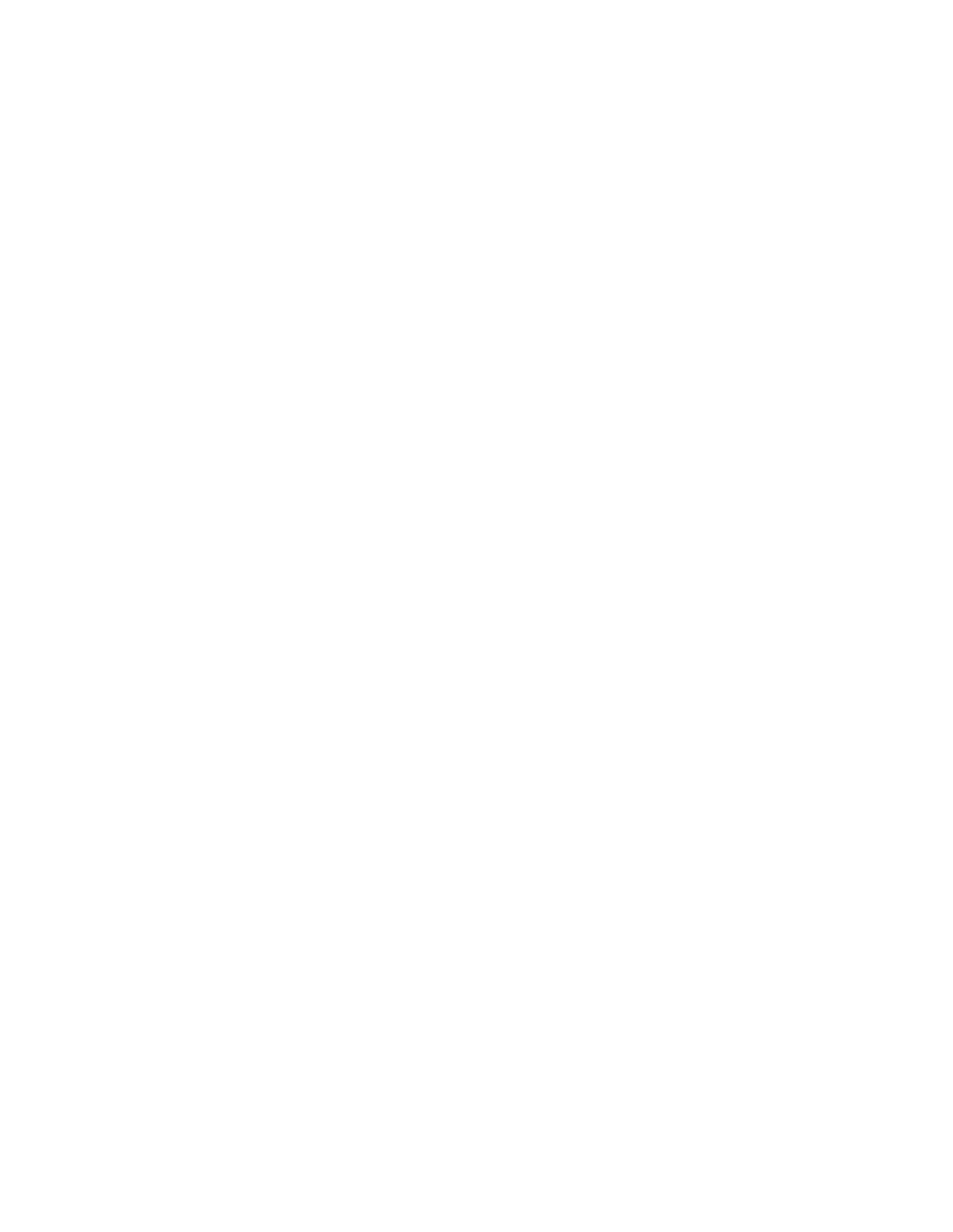Middletown Newport National Golf Course Development Impact Review Report by Newport Appraisal Group dated September 19th, 2019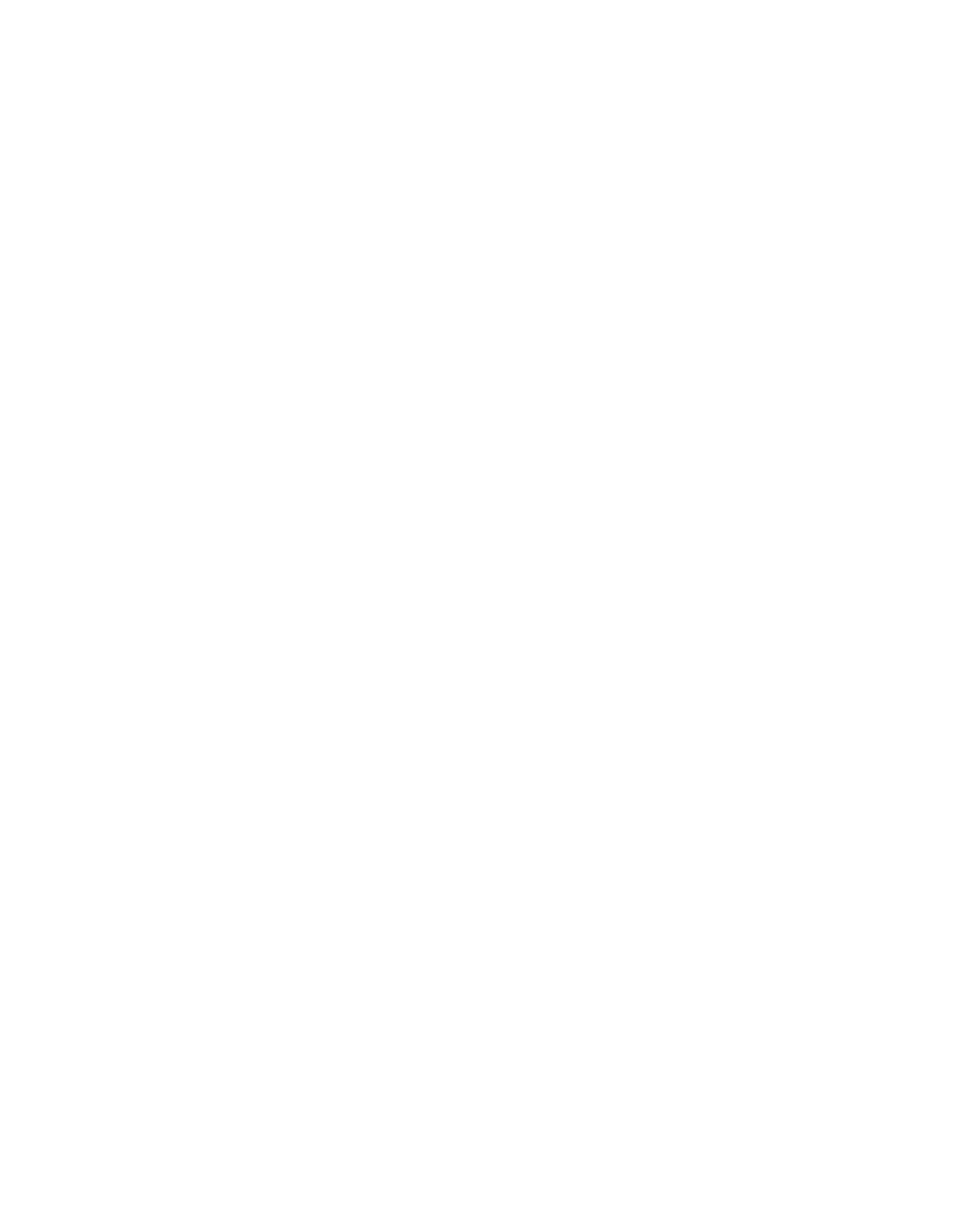# NEWPORT APPRAISAL GROUP, LLC

REAL ESTATE CONSULTANTS & APPRAISERS

| DATE: | September 19, 2019                      |
|-------|-----------------------------------------|
| TO:   | Robert M. Silva, Esquire                |
|       | Silva Thomas Martland & Offenberg, LTD. |
|       | 1100 Aquidneck Avenue                   |
|       | Middletown, Rhode Island 02885          |
| FROM: | J. Nathan Godfrey                       |
|       | Newport Appraisal Group, LLC            |
|       | 221 Third Street                        |
|       | Newport, Rhode Island 02840             |
| RE:   | <b>Newport National West Course</b>     |
|       | <b>Wyatt Road and Mitchells Lane</b>    |
|       | Middletown, Rhode Island 02842          |

I have researched the proposal seeking to develop a nine-hole golf course (the west course) on the west side of Mitchells Lane. This course is intended to be integral and complimentary to the existing 18-hole course/facility (the east course) situated on the east side of Mitchells Lane. The purpose of my research, conclusions and reporting is to determine if the proposal is consistent with the Comprehensive Community Plan and Section 310 – *Development Impact Review* of the Middletown Zoning Ordinance. Finally, the research is to establish if the proposal would have any impact on the general character of the surrounding area or the community at large. The conclusions reached in my analyses are based on my education, training, expertise and knowledge of land use as of the effective date of this report, September 4, 2019. The subject property is identified as follows:

- Tax Assessor's Map 124 Lot 29
- Newport National Real Estate LLC (owners)
- Legal Description is found in Land Evidence Records Book 1462 at page 104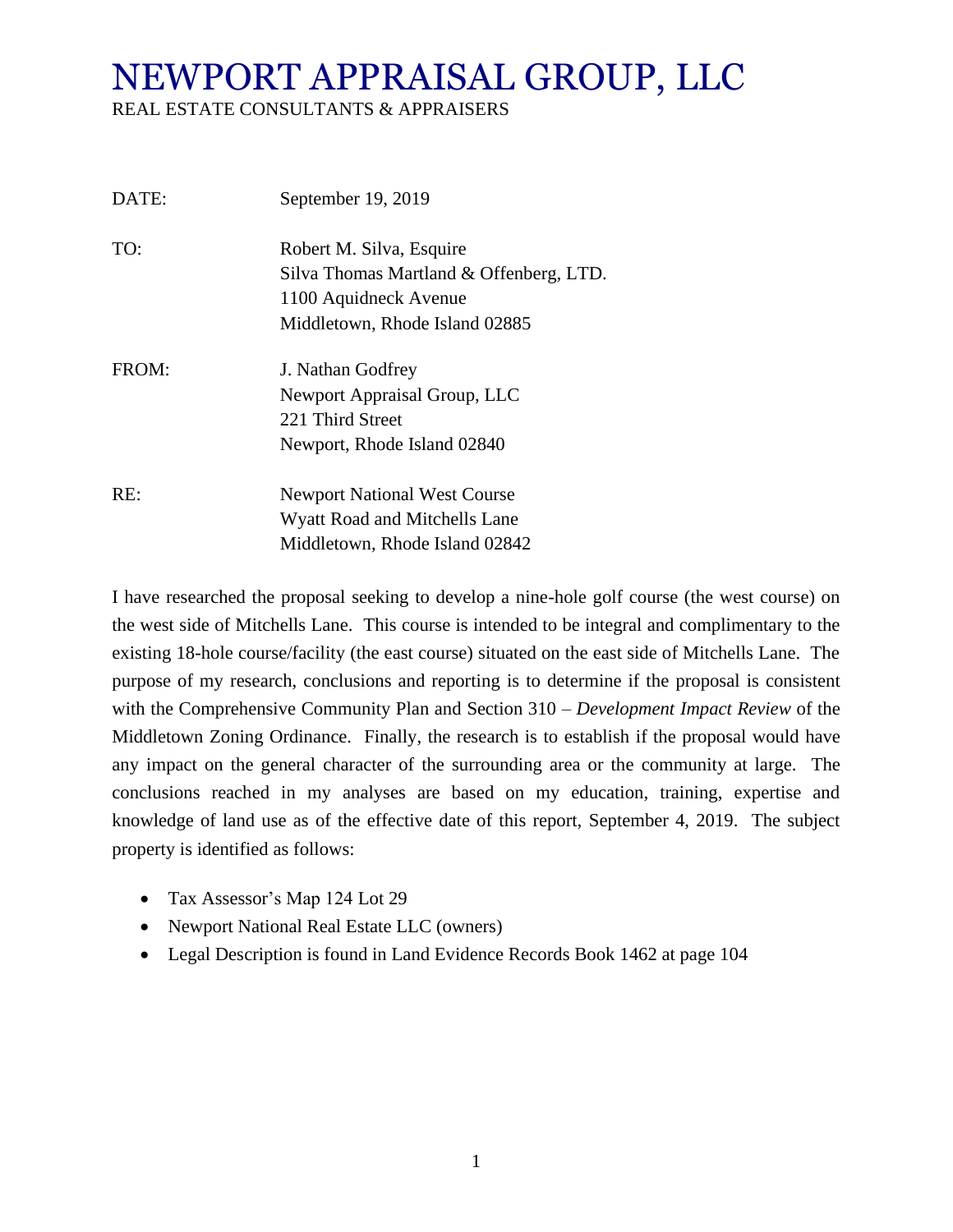# **Consulting Problem/Purpose and Intended Use of this Consulting Service**

The purpose of my research, conclusions and reporting is to determine if the proposal is consistent with the Comprehensive Community Plan and Section 310 – *Development Impact Review* of the Middletown Zoning Ordinance. Finally, the research is to establish if the proposal would have any impact on the general character of the surrounding area or the community at large. The conclusions reached in my analyses are based on my education, training, expertise and knowledge of land use as of the effective date of this report, September 4, 2019.

The intended use of this report is to provide a summary of my analyses and conclusions and to provide a supplemental narrative to my testimony with regards to this proposal.

# **The Proposal and Project Summary**

The proposal seeks to develop a 9-nine hole golf course, a club house, a maintenance building and associated parking. This project is part of the original and existing Newport National Golf Club development. The existing facility includes an 18-hole golf course and temporary facilities. Upon completion, the proposed club house on the West Course will become the principal club facility.

The West Course parcel is located on the westerly side of Mitchells Lane just northerly of Wyatt Road. This is a  $171.27\pm$  acre parcel that is zoned Open Space. The parcel is currently undeveloped and is cleared fields and field crops.

## **Client Relationship**

My clients for this assignment are the owners and applicants, Newport National Real Estate, LLC. My compensation for this consulting service is not contingent upon the outcome of the application pending before the municipality.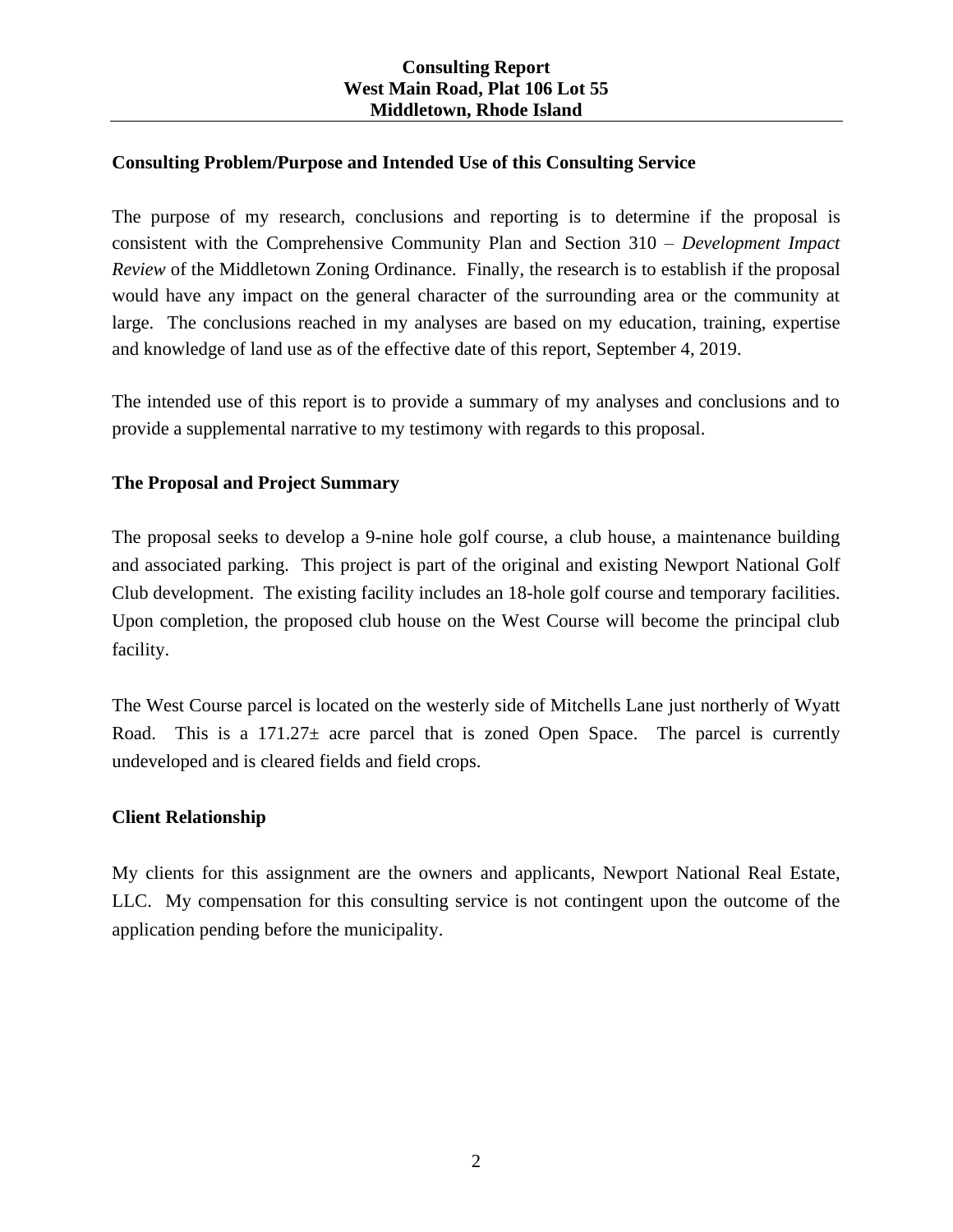## **Scope of the Assignment**

In performing this consulting assignment, the research process consisted of:

- Physical inspection of the subject location and neighborhood was conducted on June 3, 2019.
- Research on the general neighborhood and surrounding areas;
- Research on the golf industry locally and regionally;
- Evaluated the data, reconciled and formed an opinion, and provided a summary report.
- Review of Section 310 Development Impact Review in the Middletown Zoning Ordinance.

## **Summary of Work Plan**

In order to evaluate the impact of this proposal on the character of the area I performed the following tasks:

- Conducted a survey of land uses in the area to establish the character of the neighborhood.
- Inspected the subject location, and reviewed the application.
- Interviewed the applicant's attorney and other project professionals to ensure that I understood the nature and character of the intended uses.
- Reviewed the traffic plan and other file material.
- Evaluated the proposed uses of the property to determine if there were any features of the petition that might have a negative impact on the character of this neighborhood or be detrimental to surrounding property values; and,
- Evaluated the application to determine if these proposals conform to the current municipal land use policy for this class of use.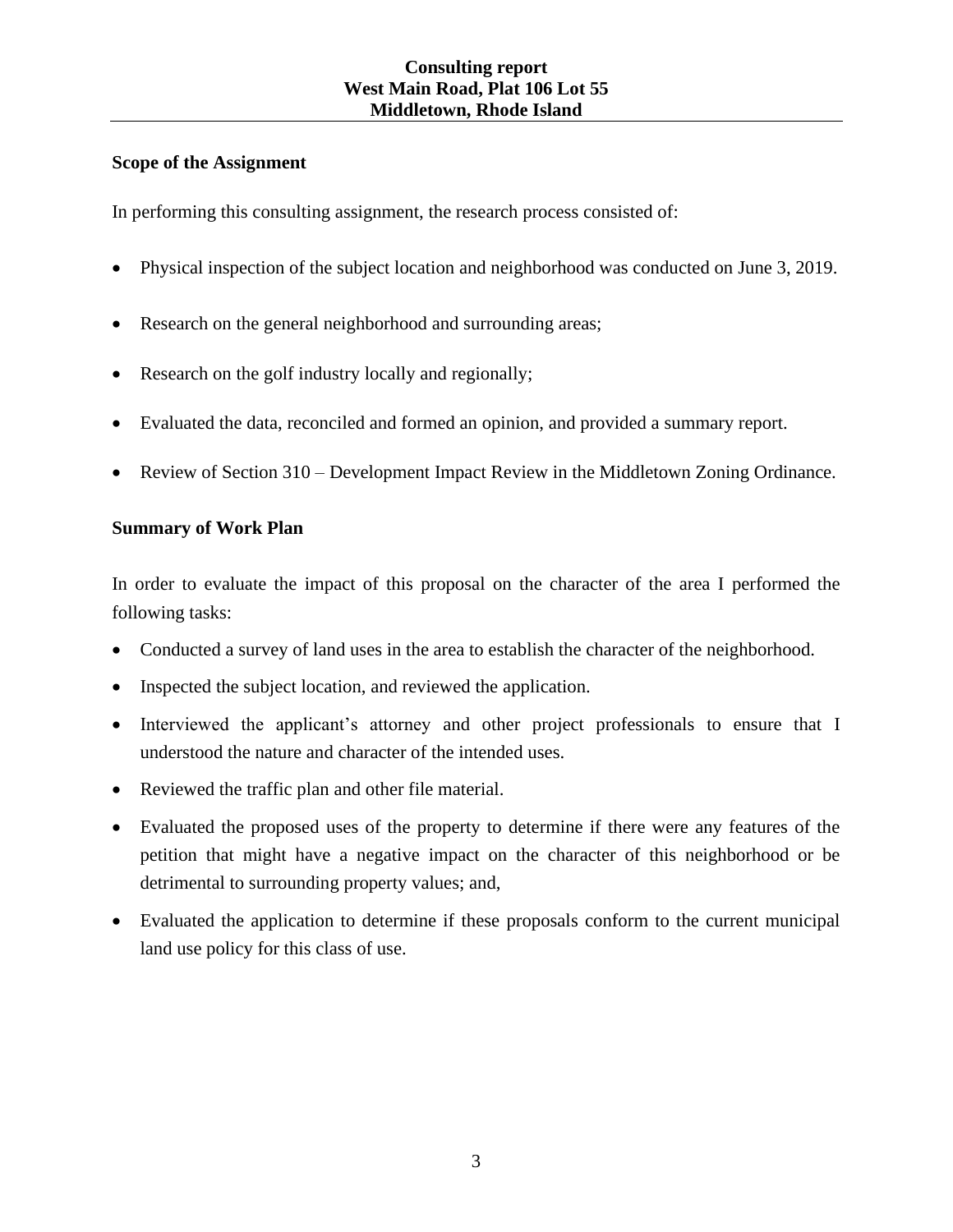## **Market Findings**

- 1. The parcel is zoned Open Space and appears to be appropriately zoned. There is no indication that this area is inappropriately zoned as the Current Land Use Map, Future Land Use Map, Zoning Map and the Comprehensive Community Plan are consistent with no proposed zone changes.
- 2. The surrounding uses are predominately medium to low density residential development with the East Course across the street. There are agricultural crops, municipal playing fields and farm stands in the area.
- 3. There are no incompatible uses or inappropriate land uses in the area.
- 4. The lot is significantly larger than surrounding parcels.
- 5. The Newport National Golf Club has been an on-going/existing project for the past 16 years.

## **Comprehensive Community Plan Findings**

The Comprehensive Community Plan as viewed from the Town of Middletown website is noted as January 1, 2014 edition.

The Comprehensive Community Plan provides a vision for the town that includes the following land use objectives:

- Preserve town character
- Preserve town scale
- Promote compatibility of land uses

As a baseline reference, the Existing Land Use Map is provided on the next page. The subject property and the East Course are both categorized as *Conservation/Open Space*. This is consistent with the zoning district, legal limitations and existing uses.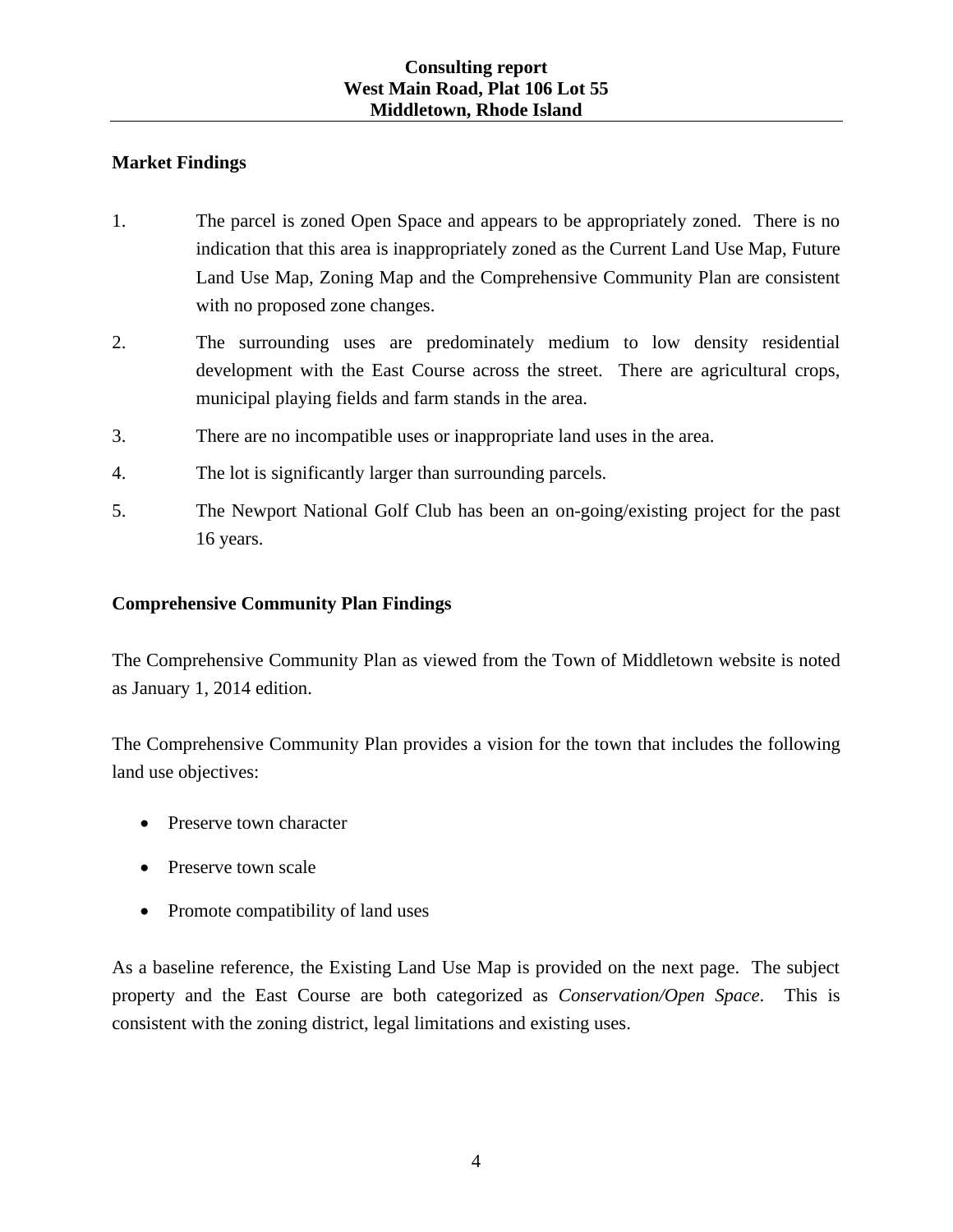# **Existing Land Use Map**

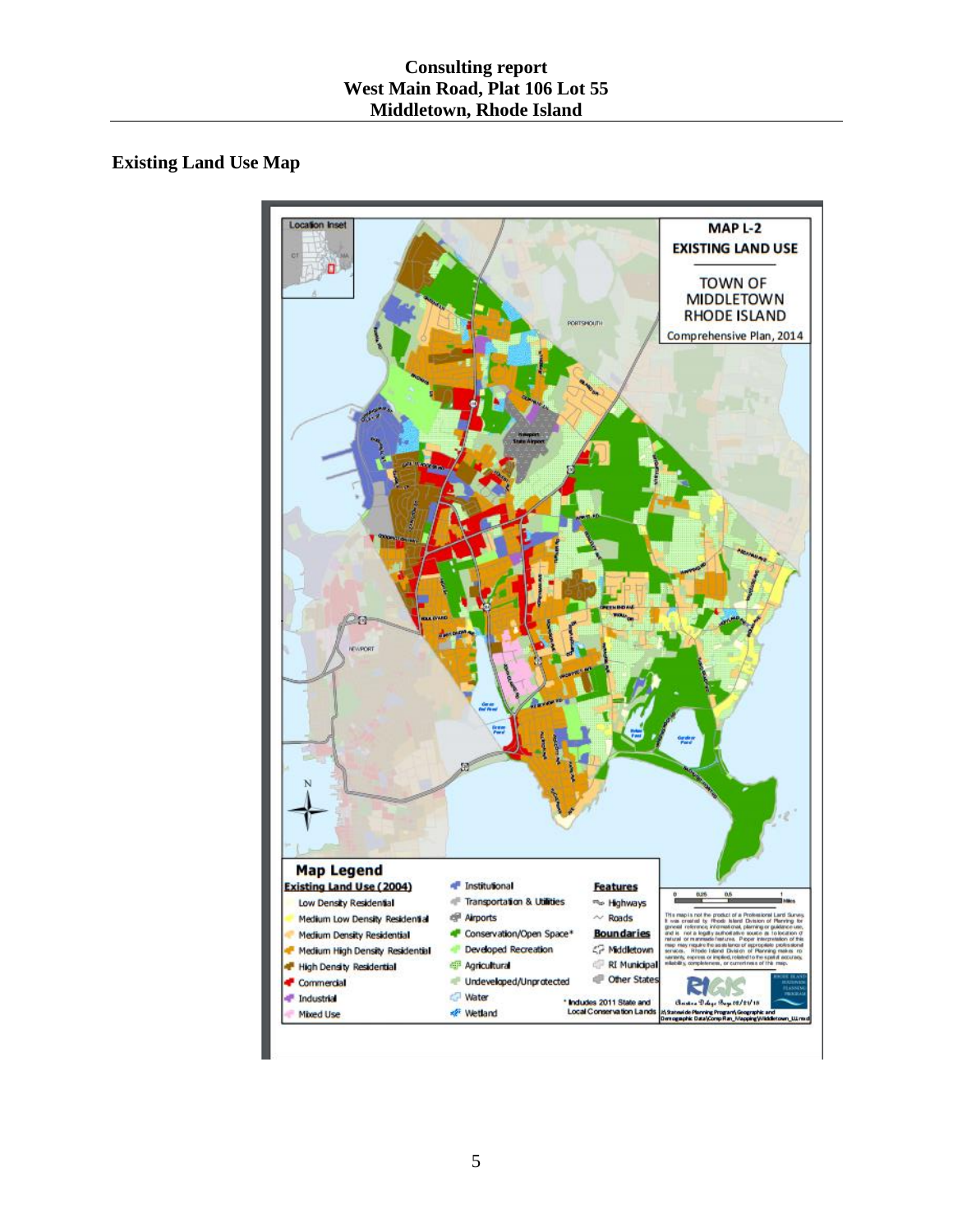Both the East Course and West Course are categorized as Conserved Land.



# **Conserved Land Map**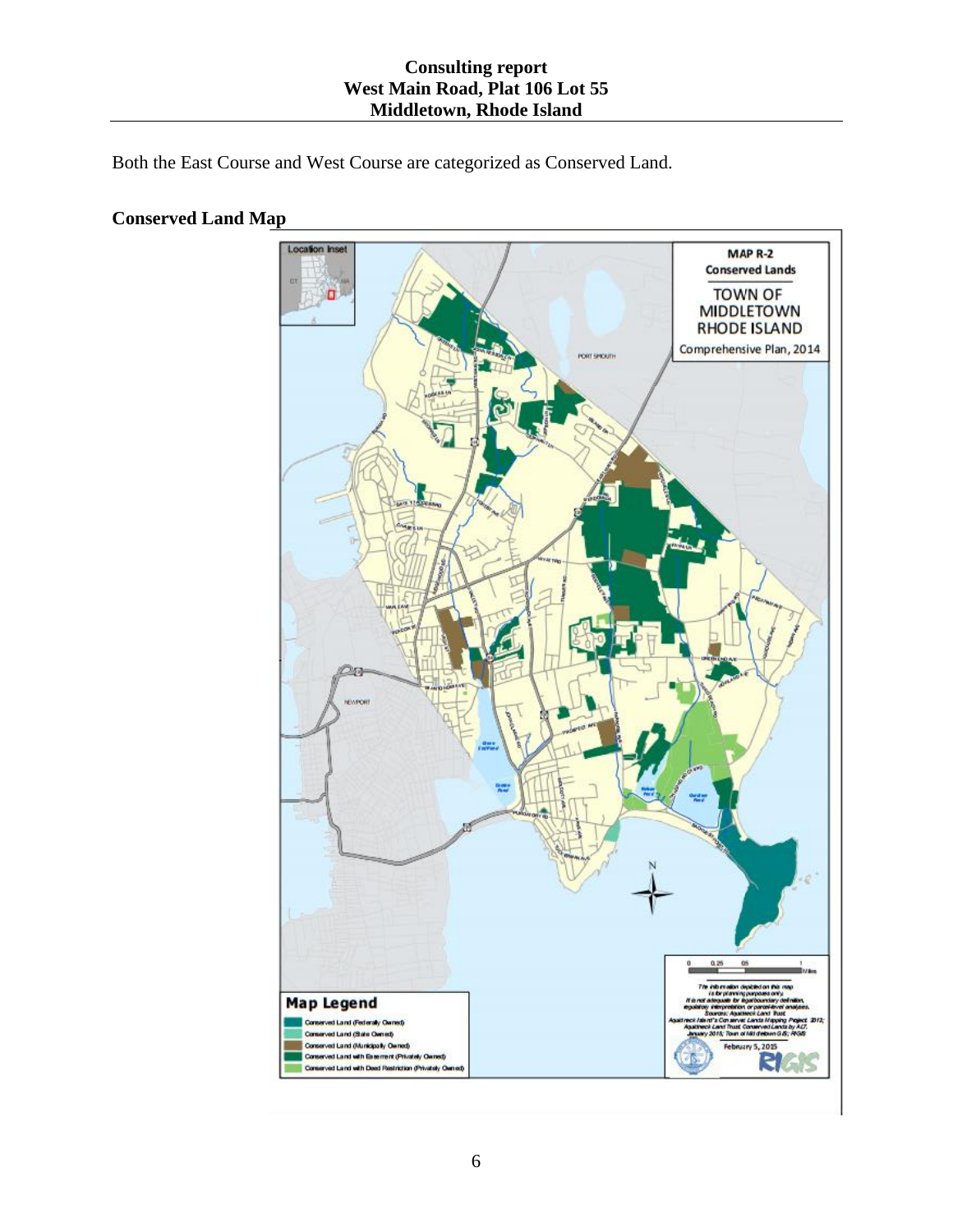The Greenways Map is presented below. The both the West Course and East Course are part of the Sakonnet Greenway with existing trail systems. The existing trail systems are preserved and are a complimentary land use with the development of the West Course. The subject parcel is one of the largest parcels that comprise the Sakonnet Greenway.

# **Greenways Map**

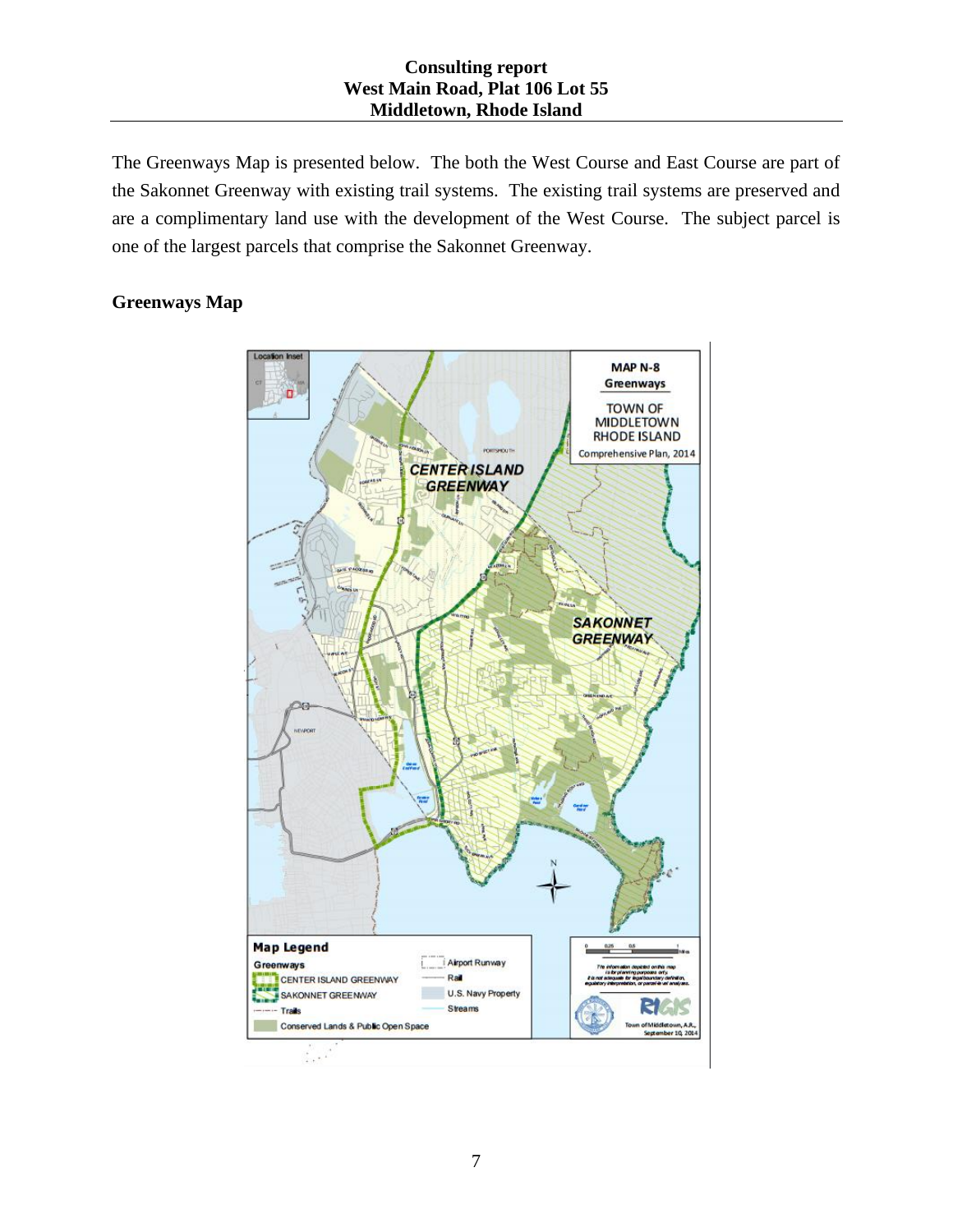Finally, the Future Land Use Map is presented. Both the East and West Courses are categorized as *Publicly Owned and/or Open Space.*

# **Future Land Use Map**

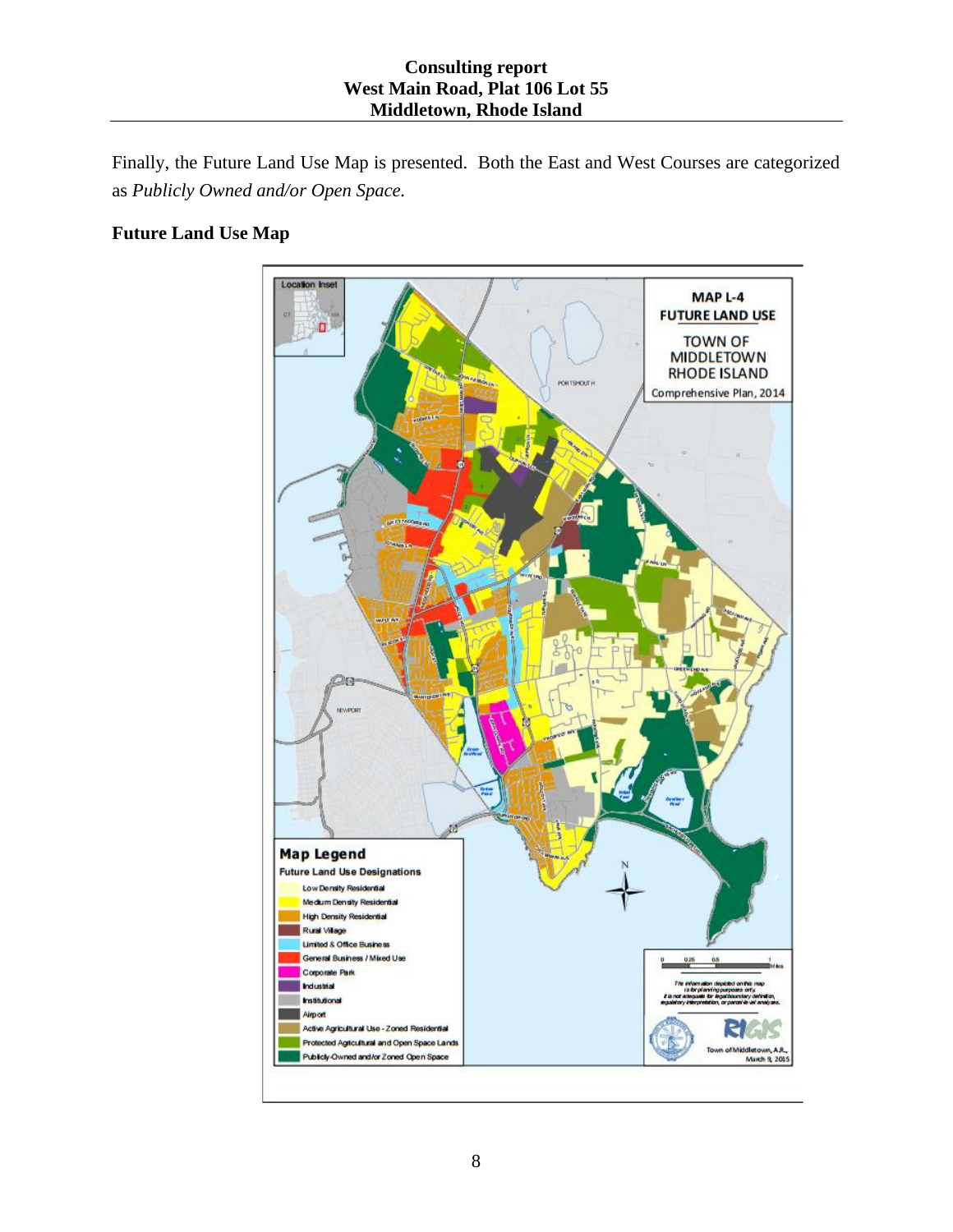The Middletown Comprehensive Community Plan details seven specific policy goals under the Land Use element. One of the specific goals of the Land Use Element is stated as follows: *L-IV.B. Preserve and/or establish natural resource connections such as greenways, blueways, and wildlife corridors*.

The proposal seeks to develop the West Course as envisioned for 16+ years. The Comprehensive Community Plan reflects that mutual long-term planning (between the town, Aquidneck Land Trust and Newport National Golf Course) in the previously presented maps. The golf course is an existing use in the neighborhood.

As a result of my site inspection, review of the submitted materials and review of the Comprehensive Community Plan, I am of the professional opinion that this is an appropriate use. The Comprehensive Community Plan has identified greenways, open space and conservation efforts as measures to preserve town character, preserve town scale and promote compatibility of land uses. The proposal is consistent with the intent and spirit of the Middletown Comprehensive Community Plan.

# **Zoning Ordinance Findings**

The Middletown Zoning Ordinance provides specific language regarding the subject parcel and the West Course. The Ordinance was adopted January 18, 2005.

## **Analysis**

Development Impact Review can be viewed as a 'before' and 'after' scenario. The surrounding area should be examined for land use and property value trends before such a use is allowed and then examined after the introduction of the proposed use. The proposed use is the West Course.

The most common elements for impact on nearby property values can usually be categorized by the following hierarchy with descending levels of potential impact. I will discuss each of these categories and how they relate to the proposed use.

- 1. Hazardous material
- 2. Odor
- 3. Noise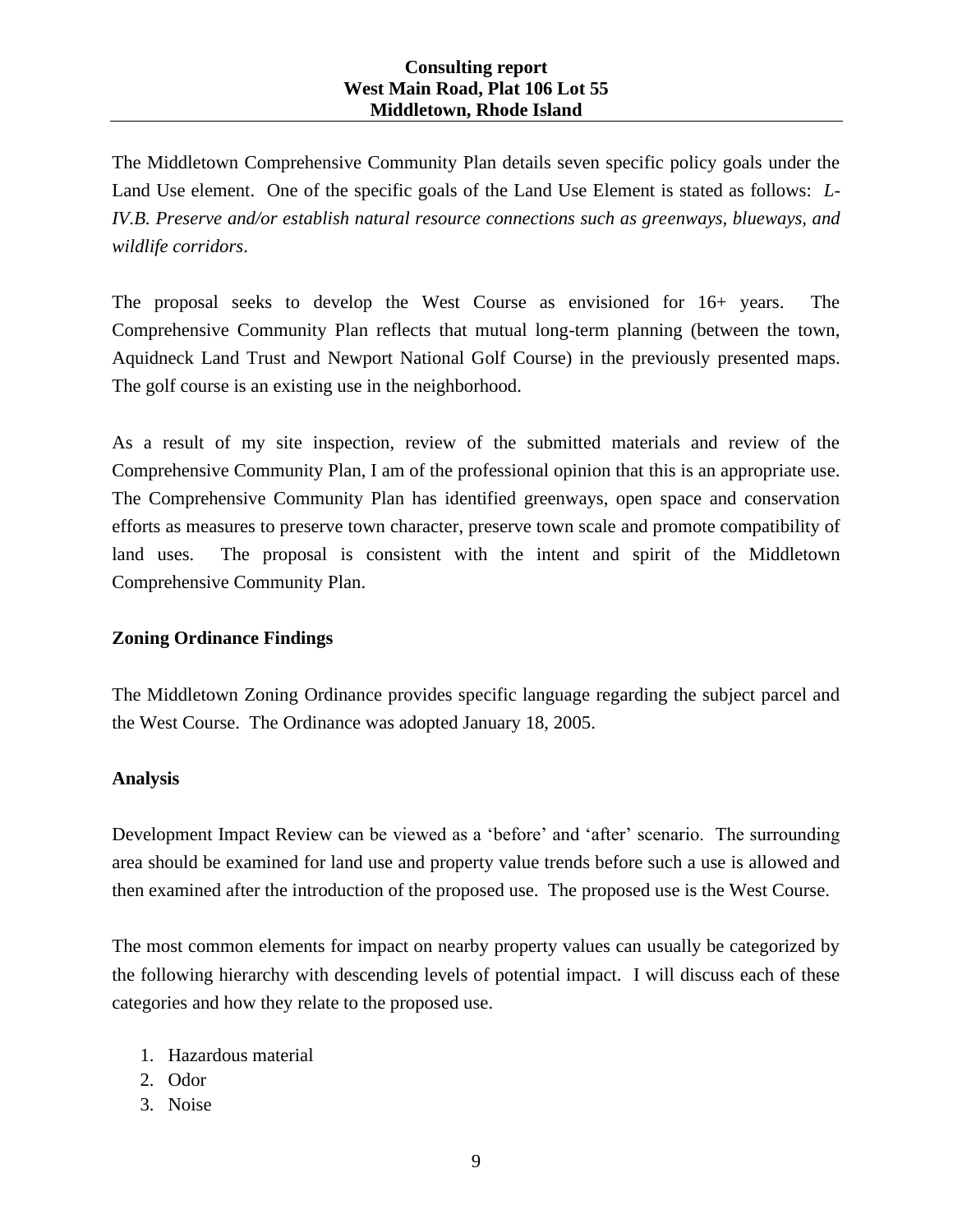- 4. Traffic
- 5. Stigma
- 6. Appearance

#### **Hazardous material**

There are no hazardous materials associated golf course uses. Fertilizers and maintenance equipment will be appropriately stored and handled by qualified professionals.

### **Odor**

The golf course use produces no odors.

#### **Noise**

The Town of Middletown has performance standards with regards to noise. Any noise associated with the proposed use will be well within permitted levels.

## **Traffic**

A Traffic Impact Study has been provided by BETA Group, Inc. There is a Conclusions and Recommendations section. In short, the proposal does not have a negative impact on traffic. Parking conditions are addressed in the proposal.

#### **Stigma**

There is no stigma associated with golf courses. Stigma generally refers to uses such as adult establishments, prisons, and so forth.

## **Appearance**

The West Course has been engineered by design professionals. The clubhouse design is presented. This proposal would not impact any abutter's solar rights. In fact, the proposed West Course would insure the skyline, horizon and night time dark sky are preserved.

From a land use perspective, the subject site and neighborhood in general are well suited and appropriate for this type of use. There is no evidence to suggest that these uses are inappropriate for the area or incompatible with the existing land uses.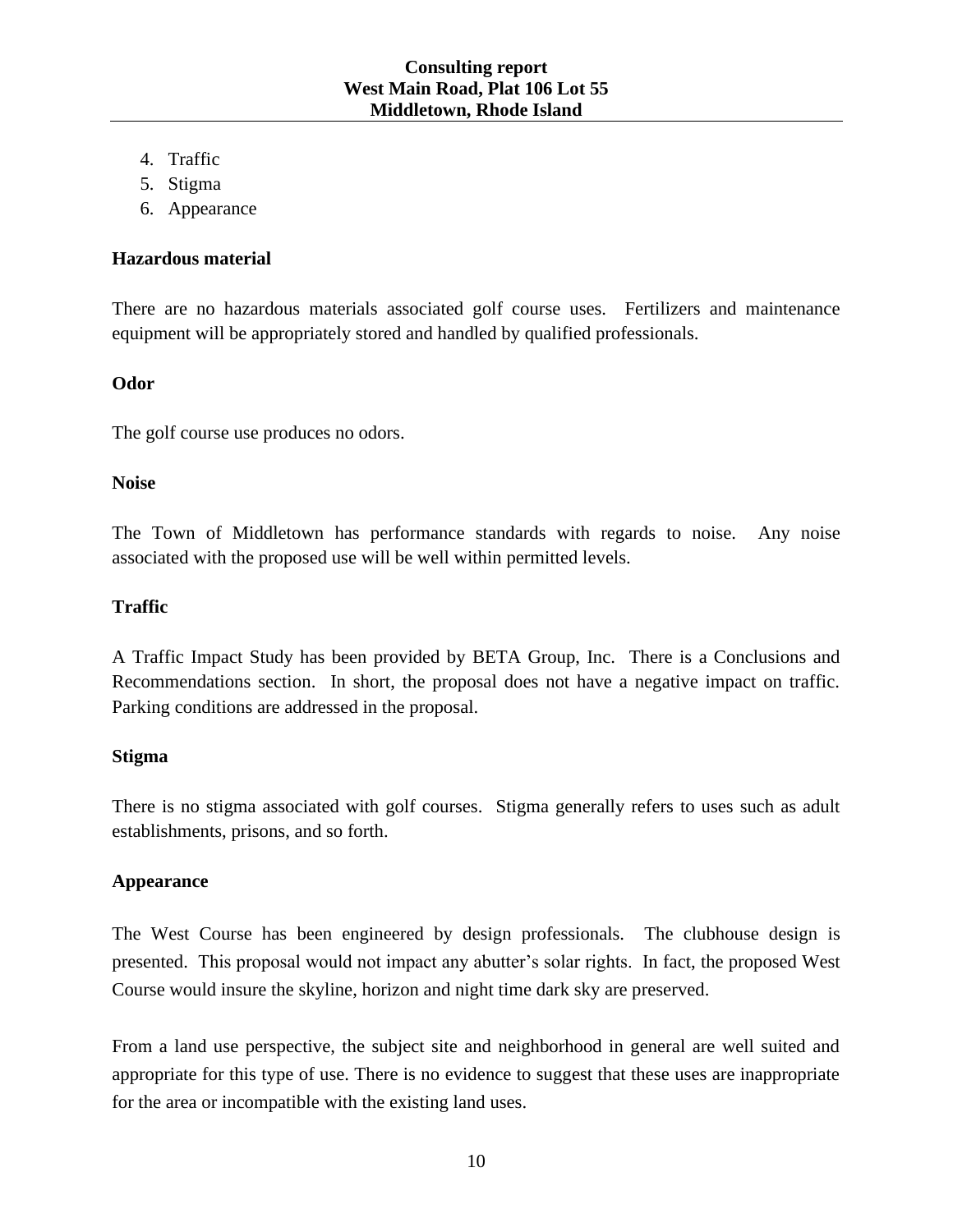Therefore my professional opinion is that if the subject property were developed as outlined in this application, the 'after' scenario would be no different than the 'before' scenario. There is no element of the proposed plan that would create a nuisance or hazard that I could identify.

## **Required Findings**

Section 310 – Development Impact Review requires the applicant to specifically address the following:

(a) Traffic and parking conditions on site and within the surrounding area;

 (b) Municipal utilities and services, including water supply, sewage disposal, storm drains, police, fire protection, emergency services, schools, and other town services;

 (c) The physical and ecological characteristics of the site and surrounding land, including wetlands, floodplain, vegetation, wildlife habitat, and other environmental conditions;

 (d) The character of the community, including scenic, historic and archaeological conditions; scale, placement, lighting, parking, and use of open space.

## **With regards to Section310:**

- The traffic and parking conditions have been examined and addressed in the Traffic Impact Study (BETA Group, Inc.)
- The impact on municipal utilities and services is significantly less than most other uses. The water supply, sewage disposal and storm drains will be addressed by qualified professionals. There is no expectation of required police service. Access has been reviewed by the Fire Department. There is no burden on the school system as a result of this proposal.
- The physical and ecological characteristics have been considered. All existing greenway trails remain in their current configuration. Wetlands and buffers have been maintained. All equipment and materials are secured and stored.
- The character of the community is preserved (see previous analysis). Virtually all scenic view corridors are maintained. Stone walls are preserved. The Comprehensive Community Plan identifies this is an on-going open space project.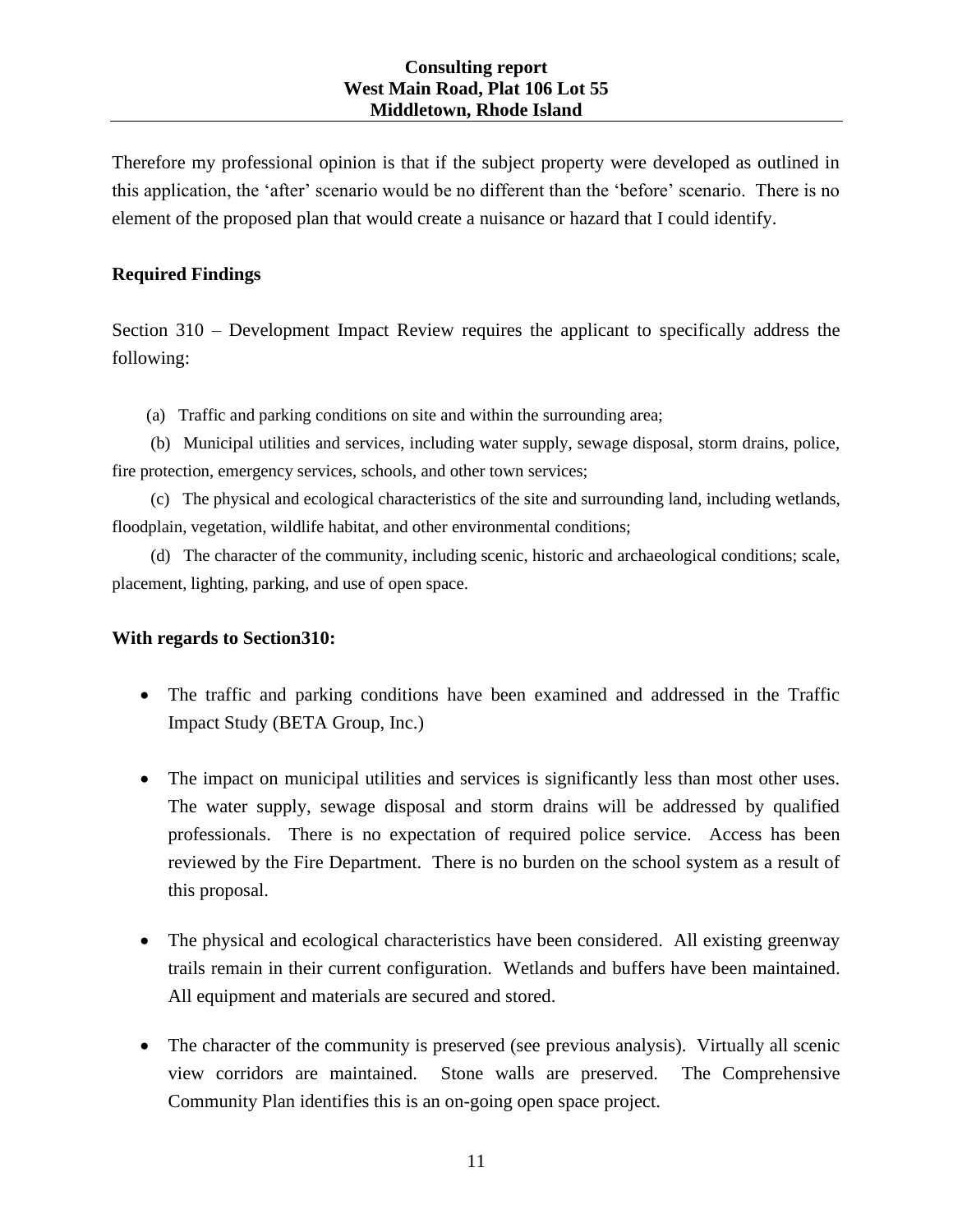• The proposed plan was reviewed in light of the Comprehensive Community Plan. The intent and purpose of that document is to preserve the town character and promote appropriate land use. There is no new residential development, retail or big box development as a result of this proposal. My professional opinion is that the application is consistent with the Comprehensive Community Plan.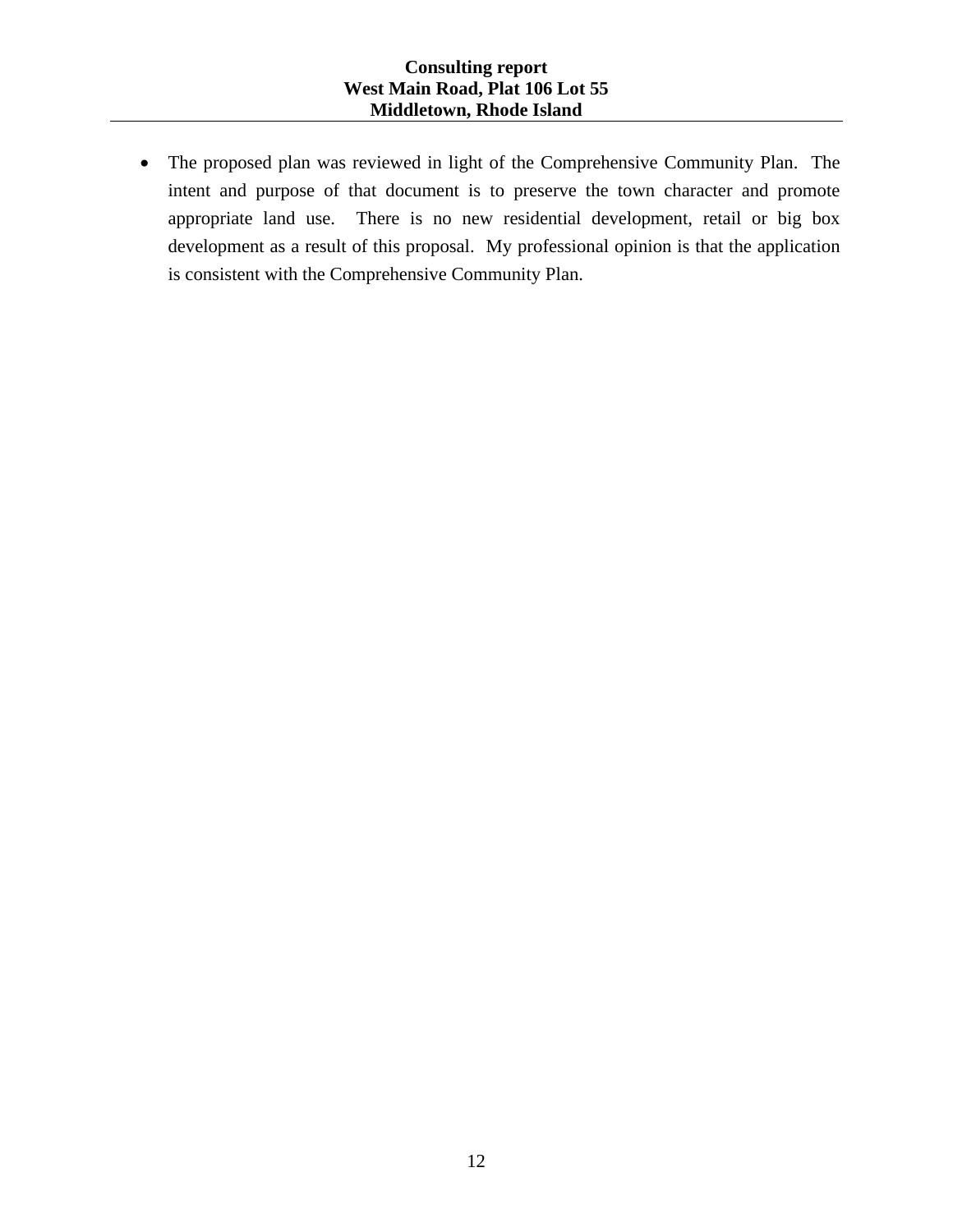I certify, to the best of our knowledge and belief:

- Reported statements of fact are true and correct.
- Reported analysis, opinions, and conclusions are limited only by the reported assumptions and limiting conditions and is my unbiased professional analyses, opinions, and conclusions.
- I have no present or prospective interest in the property that is the subject of this report, and I have no professional interest or bias with respect to the parties involved.
- My compensation is not contingent upon the reporting of a predetermined value/opinion or direction in value/opinion that favors the cause of the client, the attainment of a stipulated result, or the occurrence of a subsequent event.
- J. Nathan Godfrey made a personal visit to the real estate that is the subject of this report. No one provided significant professional assistance to the persons signing this report.

Respectfully submitted,

Mothe forgy

J. Nathan Godfrey Rhode Island Certification CGA.0A00479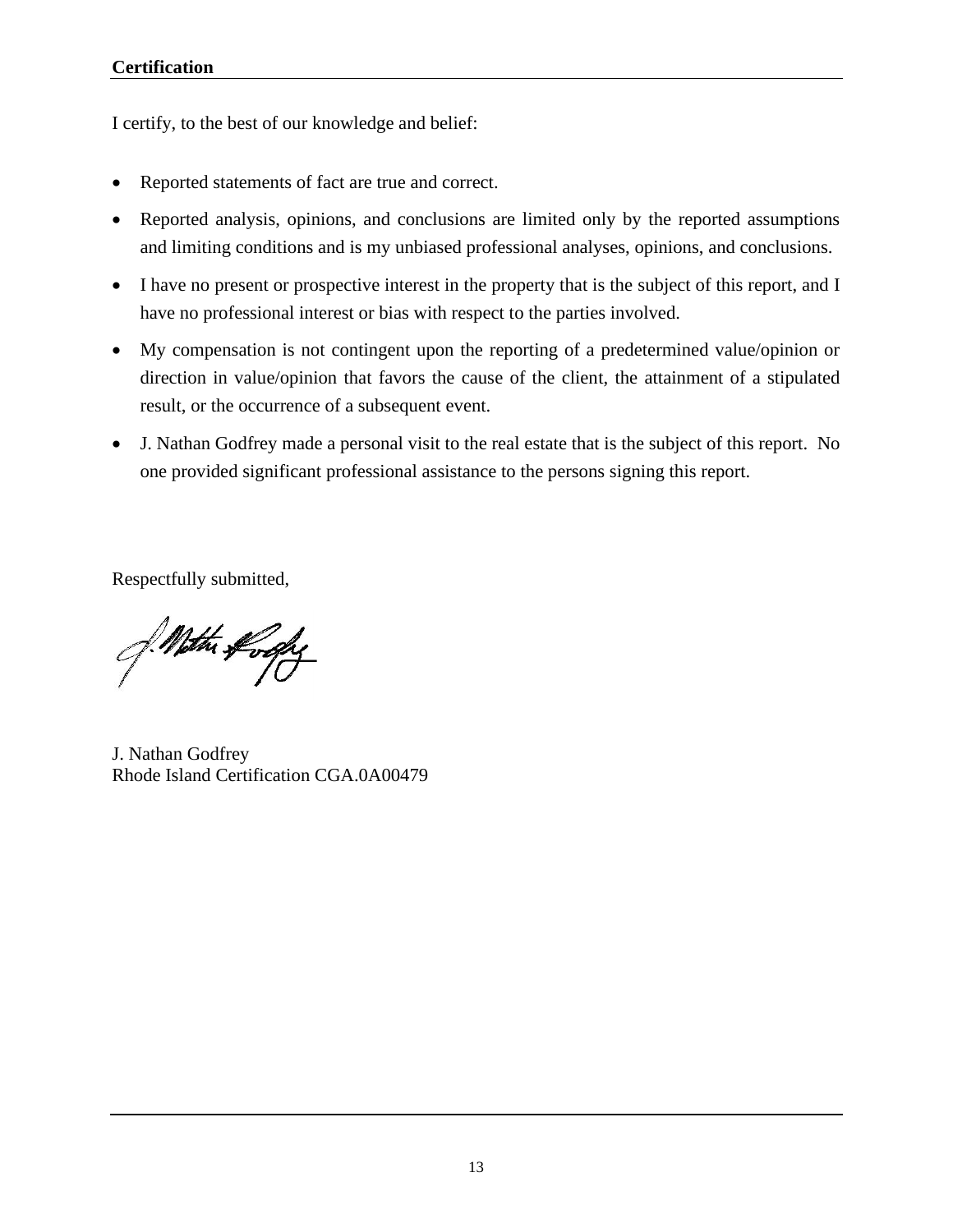| Office:                             | 221 Third Street, Newport, Rhode Island 02840<br>Phone (401) 846-1356, Fax (401) 846-8952 |
|-------------------------------------|-------------------------------------------------------------------------------------------|
| Position:                           | Principal/Managing partner - Commercial and residential property consultant               |
| Certifications:                     | State of Rhode Island Appraiser, CGA.0A00479                                              |
| Education:                          | Johnson and Wales College, Bachelor of Science, 1985                                      |
| <b>Appraisal Courses Completed:</b> |                                                                                           |
|                                     | Appraisal Institute - Income Valuation of Small Mixed Use Properties (2001)               |
|                                     | Appraisal Institute – Highest & Best Use and Market Analysis $(2000)$                     |
|                                     | Appraisal Institute - Standards of Professional Practice, Part C (1998)                   |
|                                     | Appraisal Institute - Standards of Professional Practice, Part B (1995)                   |
|                                     | Appraisal Institute - Standards of Professional Practice, Part A (1993)                   |
|                                     | Appraisal Institute - Capitalization Theory & Technique, Part A (1992)                    |
|                                     | Appraisal Institute - 101/Introduction to Appraising (1992)                               |
| Seminars:                           | Appraisal Institute – 2001 USPAP Update (2001)                                            |
|                                     | Appraisal Institute - Federal Land Exchanges & Acquisitions (2000)                        |
|                                     | Appraisal Institute - Marina Valuation Seminar (1999)                                     |
|                                     | Appraisal Institute - Appraising High Value and Historic Homes (1997)                     |
|                                     | Appraisal Institute - State Department of Transportation Condemnation (1996)              |
|                                     | Appraisal Institute - Appraising 1-4 Family Income Producing Properties (1996)            |
|                                     | Appraisal Institute - USPAP Update and Informational Review (1995)                        |
|                                     | Appraisal Institute - The Appraiser as Expert Witness (1995)                              |
|                                     | Appraisal Institute - Data Confirmation and Verification Methods (1995)                   |
|                                     | Appraisal Institute - Appraisal of Retail Properties (1995)                               |
|                                     | Appraisal Institute - Market Extractions - Income Properties (1995)                       |
|                                     | Appraisal Institute - Americans with Disabilities Act Seminar (1992)                      |
|                                     | National Business Institute – Current Issues in Subdivision and Zoning Law (2001)         |
|                                     | National Business Institute – Land Use Planning & Eminent Domain in RI (2000)             |
|                                     | Lincoln Institute of Land Policy - Valuing Land Affected by Conservation Easements (2001) |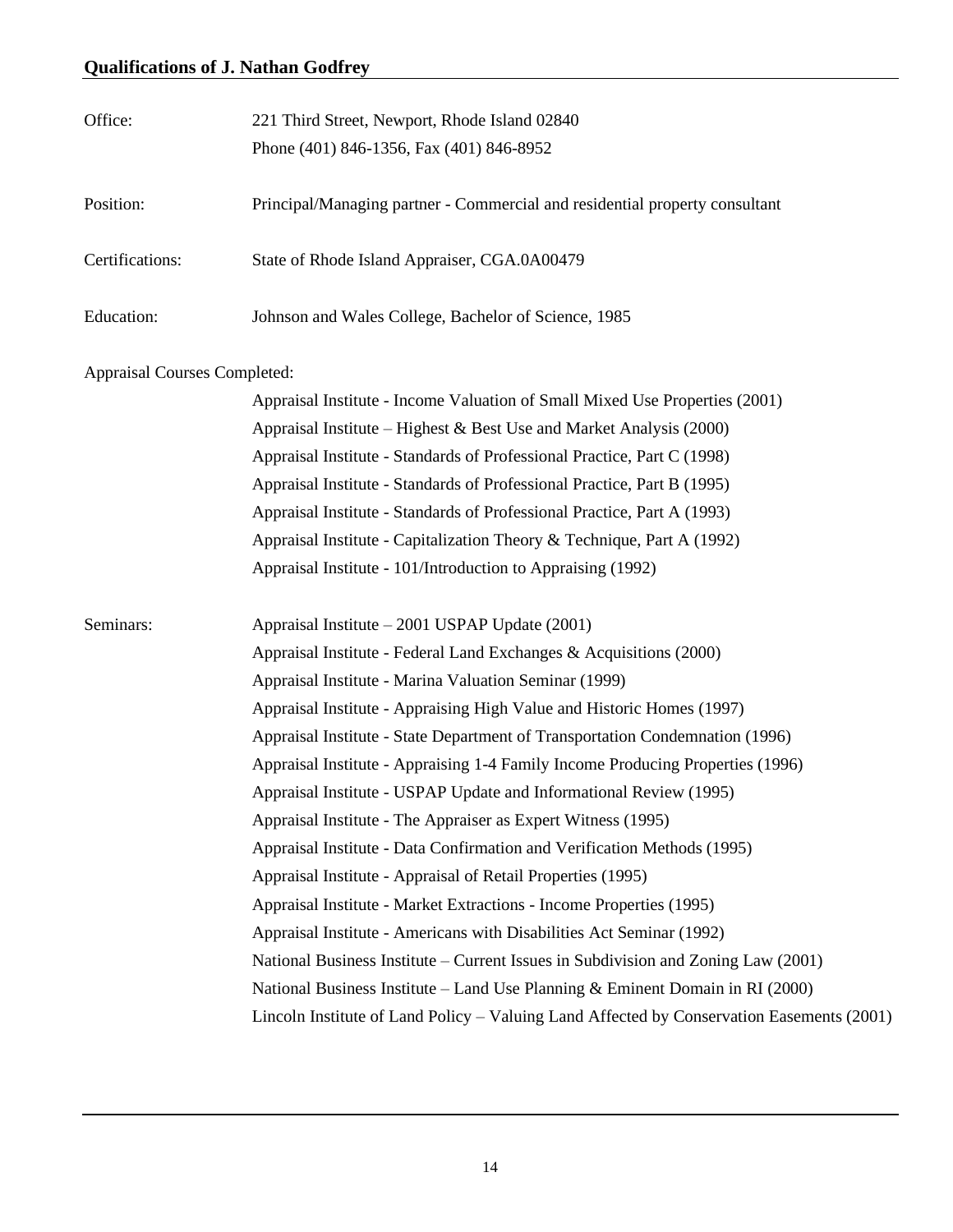Professional Experience:

| Newport Appraisal Group, LLC (1997 through present) Principal & Managing Member.          |
|-------------------------------------------------------------------------------------------|
| Commercial and residential property valuation, expert testimony, consulting services, tax |
| appeal representation.                                                                    |
|                                                                                           |
| Hogan Appraisal Associates, Inc. (1991 through 1996) Commercial and residential property  |
| valuation and data collection                                                             |

Expert testimony: New York Supreme Civil Court, Manhattan District

Expert testimony in Rhode Island: Burrillville, Charlestown, Jamestown, Middletown, Newport, Portsmouth, Richmond, South Kingstown, Smithfield, Tiverton, Warren and Westerly Zoning Boards of Review, Middletown Town Council

Expert testimony in Massachusetts: Belmont, Brookline, Canton, Concord, Easton, Hopkinton, Mattapoisett, Milton, North Andover, Sharon, Somerset, Stow, Sudbury, Walpole, Westwood Zoning Boards of Review

Lectures: Rhode Island Land Trust Conference, Reviewing Appraisals and Assessing the Market, 1999 Rhode Island Bar Association, Conservation Donations and the Appraisal Process, 1999

Community Service: Member of the Rhode Island Real Estate Appraisers Board (1999-2004), Member of the Zoning Board, Town of Narragansett (2004-2008)